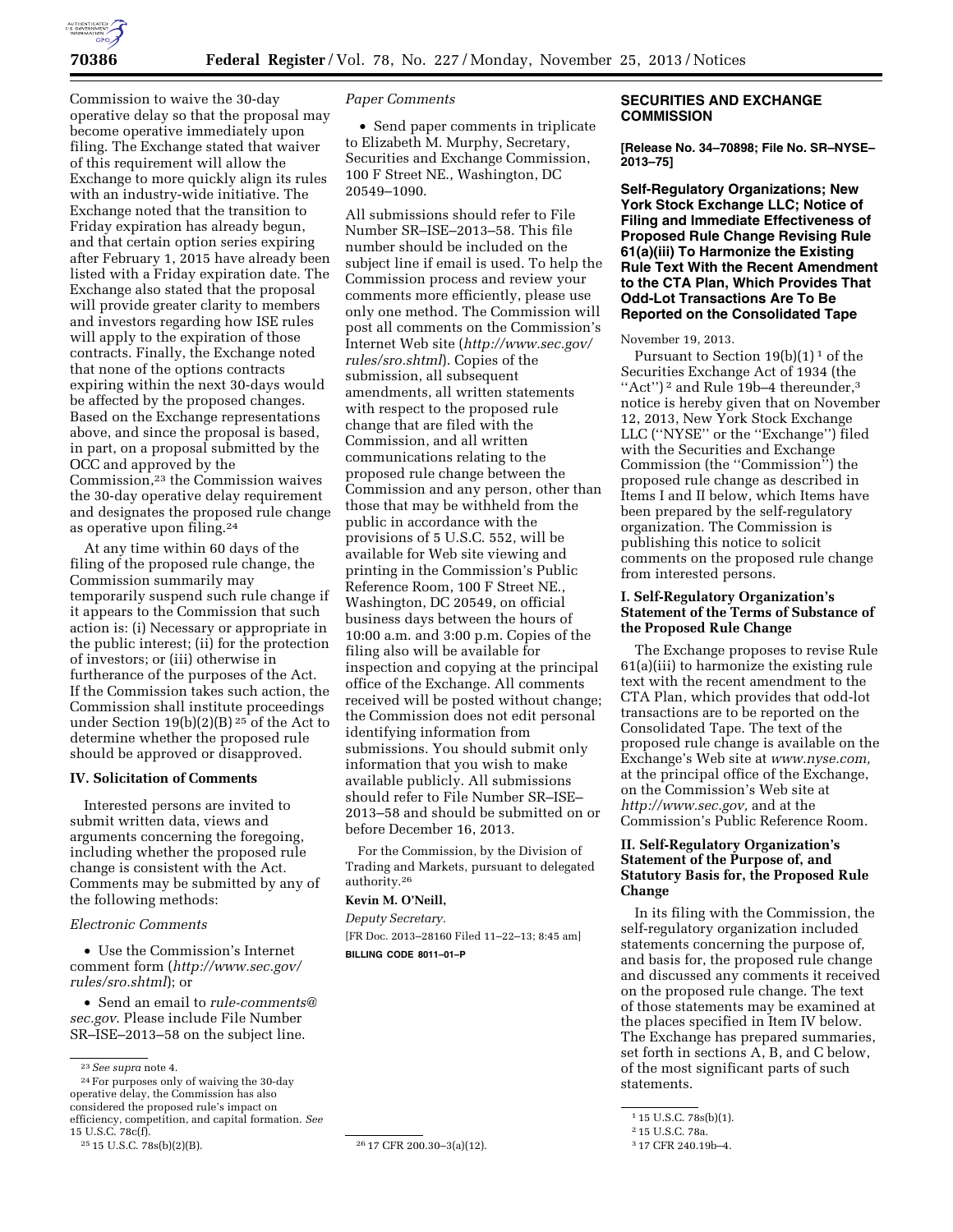*A. Self-Regulatory Organization's Statement of the Purpose of, and the Statutory Basis for, the Proposed Rule Change* 

### 1. Purpose

The purpose of the proposed change to Rule 61(a)(iii) is to harmonize the existing rule text with the recent amendment to the CTA Plan (described below), which provides that odd-lot transactions are to be reported on the Consolidated Tape.

On September 9, 2013, the various exchanges that comprise the Consolidated Tape Association (''CTA''), including the Exchange, filed with the Commission a proposal to amend the Second Restatement of the CTA Plan (''CTA Plan'') to remove oddlot transactions from the list of transactions that are not to be reported for inclusion on the Consolidated Tape (the ''Amendment'').4 The rationale for the Amendment is that odd-lot transactions account for a not insignificant percentage of trading volume, and that including odd-lot transactions on the Consolidated Tape would add post-trade transparency to the marketplace. The Amendment, however, would not include odd-lot transactions in the calculation of last sale prices, given that many of these transactions do lack economic significance.<sup>5</sup>

On October 4, 2013, the CTA announced that, subject to approval by the Commission, the release date for the proposed Amendment would be December 9, 2013.<sup>6</sup> On October 31, 2013, the Commission approved the Amendment.7

5Thus, per the Amendment, odd-lot transactions would not be included in calculations of high and low prices and would not be subject to the Regulation NMS Plan to Address Extraordinary Market Volatility rules, nor would including oddlot transactions on the Consolidated Tape trigger any short sale restrictions or trading halts. Odd-lot transactions, however, would be included in calculations of daily volume.

6*See* CTA Announcement at *[https://](https://cta.nyxdata.com/cta/popup/news/2385) [cta.nyxdata.com/cta/popup/news/2385](https://cta.nyxdata.com/cta/popup/news/2385)* (''Pursuant to the latest notice on this subject . . . , pending regulatory approval we are postponing the October testing dates and the implementation which include Odd Lot trade reports to the Consolidated Tape. The new release dat[e] will be December 9,  $2013. . . . .$ ").

The Exchange, therefore, proposes to amend Rule 61(a)(iii) to conform this rule with the Amendment to the CTA Plan. Current Rule 61(a)(iii) states that ''[a] transaction of an amount less than one round lot shall not be published to the Consolidated Tape and does not qualify as a last sale.'' To harmonize the rule with the Amendment, the Exchange proposes to modify paragraph (a)(iii) of the current rule to provide that odd-lot sized transactions would be published to the Consolidated Tape, but would still not qualify as last sale transactions.8

The Exchange proposes to implement the proposed changes to Rule 61(a)(iii) on the same day that the changes to the CTA Plan are effective, which is currently scheduled for December 9, 2013.

#### 2. Statutory Basis

The Exchange believes the proposed rule change is consistent with the requirements of Section 6(b) of the Act,9 in general, and Section 6(b)(5) of the Act,10 in particular, in that it is designed to foster cooperation and coordination with persons facilitating transactions in securities, to remove impediments to and perfect the mechanism of a free and open market and a national market system, and, in general, to protect investors and the public interest and not to permit unfair discrimination between customers, issuers, brokers, or dealers.

The Exchange believes that the proposed rule change will foster cooperation and coordination with persons facilitating transactions in securities because the proposed rule change would harmonize Exchange rules with the Amendment to the CTA Plan. In addition, the Exchange believes that the proposed change would remove impediments to and perfect the mechanism of a free and open market and a national market system by providing consistency and additional transparency into securities transactions, thus encouraging the proper functioning of the market. Increased post-trade transparency would, in turn, protect investors and the public interest. Indeed, the Commission's Approval Order concluded that ''including odd-lot transactions on the consolidated tape will enhance post-trade transparency, as well as price discovery, and consequently would further the goals of

the Act.'' 11 The Approval Order likewise concludes, and the Exchange agrees, that ''information about odd lot transactions would provide important information to investors and other market participants and therefore represents a positive development in the provision of market data.'' 12

Finally, the Exchange believes that the proposed rule change does not unfairly discriminate among the Exchange's member organizations because all members would equally benefit from the additional transparency provided by the proposed change.

#### *B. Self-Regulatory Organization's Statement on Burden on Competition*

The Exchange does not believe that the proposed rule change will result in any burden on competition that is not necessary or appropriate in furtherance of the purposes of the Act. The Exchange believes that the proposed change adds to the integrity of trading on the securities markets by increasing post-trade transparency as well as price discovery and, if anything, the level of competition could increase as public confidence in the markets is solidified.

### *C. Self-Regulatory Organization's Statement on Comments on the Proposed Rule Change Received From Members, Participants, or Others*

No written comments were solicited or received with respect to the proposed rule change.

### **III. Date of Effectiveness of the Proposed Rule Change and Timing for Commission Action**

The Exchange has filed the proposed rule change pursuant to Section  $19(b)(3)(A)(iii)$  of the Act<sup>13</sup> and Rule 19b–4 $(f)(6)$  thereunder.<sup>14</sup> Because the proposed rule change does not: (i) Significantly affect the protection of investors or the public interest; (ii) impose any significant burden on competition; and (iii) become operative prior to 30 days from the date on which it was filed, or such shorter time as the Commission may designate, if consistent with the protection of investors and the public interest, the proposed rule change has become effective pursuant to Section 19(b)(3)(A) of the Act and Rule 19b–4(f)(6)(iii) thereunder.

A proposed rule change filed under Rule  $19\bar{b}$ –4(f)(6)<sup>15</sup> normally does not become operative prior to 30 days after

<sup>4</sup>*See* Securities Exchange Release No. 34–70428 (Sept. 17, 2013), 78 FR 184 (Sept. 28, 2013) (Notice of the Amendment). In 1974, the Commission declared the original CTA Plan effective. *See*  Securities Exchange Release No. 10787 (May 10, 1974), 39 FR 17799. The CTA Plan, pursuant to which markets collect and disseminate last sale price information for non-NASDAQ listed securities, is a ''transactional plan'' under Rule 601 of the Securities and Exchange Act (the ''Act''), 17 CFR 242.601, and a ''national market system plan'' under Rule 608 under the Act, 17 CFR 242.608.

<sup>7</sup>*See* Securities Exchange Release No. 34–70794 (Oct. 31, 2013) (''Approval Order'').

<sup>8</sup>The proposed revision to paragraph (a)(iii) to Rule 61 would thus read: ''A transaction of an amount less than one round lot shall be published to the Consolidated Tape but does not qualify as a last sale.''

<sup>9</sup> 15 U.S.C. 78f(b).

<sup>10</sup> 15 U.S.C. 78f(b)(5).

<sup>11</sup>Approval Order at 5.

<sup>12</sup> *Id.* 

<sup>13</sup> 15 U.S.C. 78s(b)(3)(A)(iii).

<sup>14</sup> 17 CFR 240.19b–4(f)(6).

<sup>15</sup> 17 CFR 240.19b–4(f)(6).